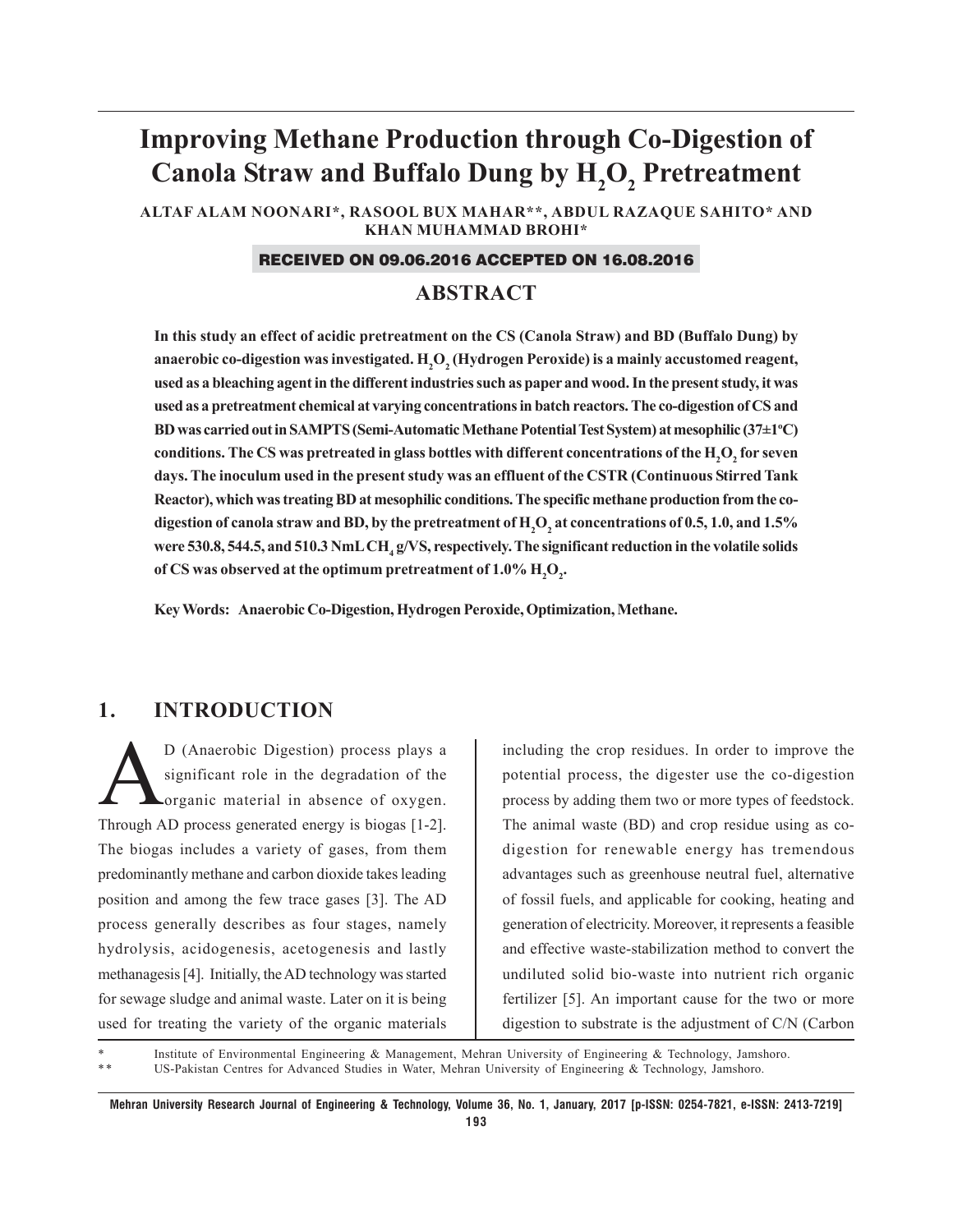to Nitrogen) ratio [6]. Animal manure, especially BD is a low-cost substrate having various carbohydrates, a very good ratio of C/N, excellent microbial flora, and become a useful source of biogas [7]. The C/N of BD is reasonable as compared to crop residues, while the co-digestion stabilize the C/N ratio and thus reduces the threat of ammonia inhibition [1]. Generally, crops are lignocellulosic substance and composed of three dissimilar polymers such as lignin, cellulose and hemicellulose as shown in Fig. 1.

The lignin is very difficult to degrade in the AD process. It is a shield to protect cellulose and hemicellulose, and thus improves the mechanical strength of cell wall [9]. The lignin present in the organic material can be breakdown by using different pretreatments. Pretreatments may be physical, chemical, thermal, biological or the combination of more than one [10]. The  $H_2O_2$  is an acidic reagent used as bleaching agent in the different industries such as paper and wood. Numerous fact finders recently highlighted that acidic pretreatment, especially  $H_2O_2$  could be used as for the AD process because of its vigorous oxidizing ability [5]. Beside this,  $\rm H_2O_2$  is also cheap acidic chemical in comparison to  $\rm H_2SO_4$ and HCl and can be used to improve the degradation of the organic process [11].



*PLANT CELL WALLS [8]*

A number of researchers highlighted that the AD applied in a different range of temperatures from 5-60°C. Generally three common names are as follows psychrophilic  $(\leq 20^{\circ}C)$ , mesophilic (>20 $\rm ^oC$  to >40 $\rm ^oC$ ) and last thermophilic (>60 $\rm ^oC$ ) [12]. Most microbes are active in the last two categories of temperature ranges, and thus are important regarding the fermentation time period [13]. The mesophilic temperature comes in ideal because of maximum biogas production, especially when the temperature is maintained around 37 °C [14].

Literature finds that the methane production from wheat straw, rice straw, corn straw and cotton stalks can be improved by using acidic and alkaline concentrations through pretreatments. Pakistan is an agricultural country and every year it generates different types of crop in huge amount it includes canola, rice, cotton, banana and wheat, etc. These crops produce bulk quantities of field residues annually. Most of the field residues are wasted. One of the solution is to utilize these crop residues with animal dung as co-digestion substrate not to produce the energy, but also to overcome the environmental problems [15].

The prime aim of the present study was to improve methane production through co-digestion of CS and BD using co-digestion in mesophilic condition by anaerobically under batch experiments. In the present work, optimum CS to BD ratio on the basis of VS (Volatile Solids) (40:60) and optimum particle size of CS (4mm) was considered as an output from the previous study of Sahito, et. al. [9].

## **2. MATERIALS AND METHOD**

#### **2.1 Raw Material and Inoculum**

Fresh BD was collected near the Sindh University Railway Station, Jamshoro, and CS were obtained canola field from the Union Council Hatri, District Hyderabad. The size of *FIG. 1. STRUCTURE OF LIGNOCELLULOSE COMPLEX IN*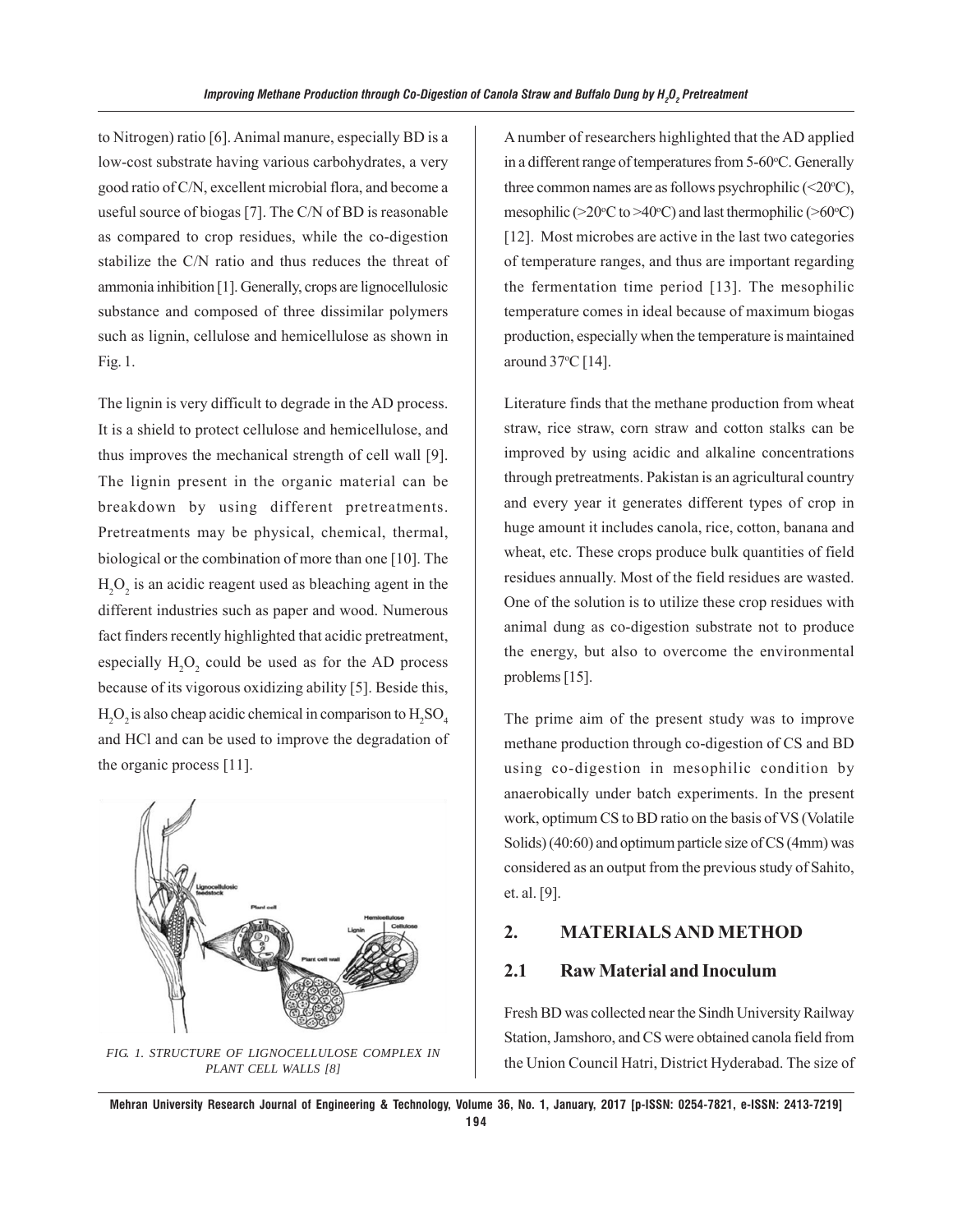CS was reduced up to 4mm by using hammer mill, which was fitted with the desired 4mm perforated plate. The prepared sample was kept in nylon bags at room temperature until use of pretreatment to BMP (Biochemical Methane Potential) test. In the present study, an effluent from CSTR treating BD was used as the inoculum. The CSTR was operating at  $37\pm1$ °C, whereas the initial pH of the inoculum was  $7.0 \pm 0.1$ .

#### **2.2 Experimental Setup of Pretreatments**

In order to get better methane potential from  $\mathrm{H}_{2}\mathrm{O}_{2}$ pretreatment, the different 0.5, 1.0 and 1.5% concentrations were used and the experiment was conducted according to Song et. al. [5]. On the basis of the VS, the CS was kept in glass bottles with  $H_2O_2$ chemical for seven days for enhancing the methane production. After this the fresh buffalo dung was added in glass bottles without any pretreatment. To measure methane production, the SAMPTS was used which is lab experimental setup.

# **2.3 Preparation and Operation of Batch Test**

The 500mL borosilicate glass working bottles were used as reactors and the BMP assays were prepared in duplicates, which was operated at the temperature of  $37\pm1$ °C. All reactor bottles were load to 5g of VS, i.e. mixture of CS and BD with 0.5, 1.0 and 1.5% respectively whereas last two were the control. The pH was adjusted to  $7.0 \pm 0.1$  by neutralizing reagents and the inoculum 50mL was also add in co-digested reactors then all were filled up to 400mL of volume and were hermetically sealed with rubber stoppers [9]. With the help of electric motors attached with mechanically bent stir rod the substrate were intermittently mixed set a speed of 70 rpm which run for 1 minute after every 30 minutes [17]. Before start the batch, in each reactor bottle nitrogen was purged up to 5 minutes to remove oxygen and create the full anaerobic condition in all reactors [18].

#### **2.4 Analysis and Calculations**

The pH, MC (Moisture Content), TS (Total Solids), VS, TA (Total Alkalinity), and VFA (Volatile Fatty Acid) were determined according to the APHA (American Public Health Association) Standard Methods [5]. The VFA determined by distillation, whereas the TA was titration methods respectively [1]. The volume of methane produced from each digester was recorded daily and each batch experiment were performed 40 days. The entire setup of the SAMPTS is shown in Fig. 2.

## **3. RESULTS AND DISCUSSION**

# **3.1 Effect of Different Concentrations on Feedstock**

The main objective of the present study was to enhance the methane production and change the substrate's properties of co-digestion through pretreatments. After 40 days of batch digestion, the results of chemical analysis, i.e. MC, TS and VS were calculated as per standard methods on dry weight basis and are given in Table 1. CS was pretreated with different concentrations in  $H_2O_2$  similar to Song, et. al. [19]. In AD reactor, the TA, pH and VFA are the main parameters for determination of inhibition. The role of TA is to avoid the pH variation, which decreases due to accumulation of VFA and increase



*FIG. 2. SEMI-AUTOMATIC METHANE POTENTIAL TEST SYSTEM (SAMPTS)*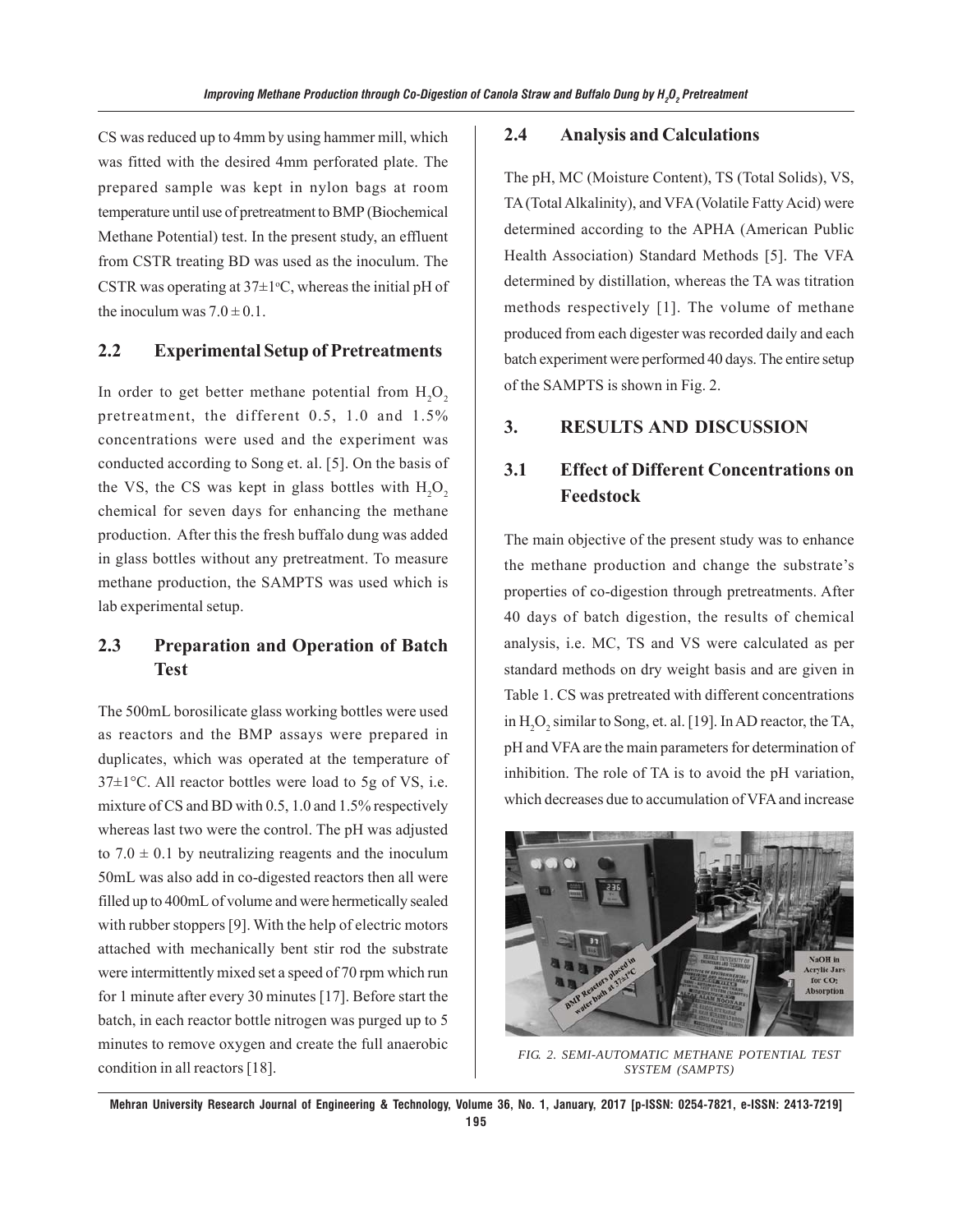because of the accumulation of the ammonia [20]. The alkalinity range of 1800-2000 mg CaCO<sub>3</sub>/L indicates the process of digestion is stable. When the ratio of VFA to TA is 0.5 then AD system is reliable, but if the ratio exceeds the limit of 0.5 it considered the indication of instability of digester [21].

At the end of 40 days of batch digestion, samples were analyzed for TA, VFA and pH. In these results pH samples were within the range except  $1.5\%$  H<sub>2</sub>O<sub>2</sub>, i.e. 5.7-5.9, which shows the toxicity of the AD process. The TA was in the range of 300-1150 mg CaCO<sub>3</sub>/L. The varying values of VFA, i.e. 300-720 mg CH<sub>3</sub>COOH/L were observed due to the  $\mathrm{H}_{2}\mathrm{O}_{2}$  is an acidic in nature. The ratio of VFA to alkalinity of all concentrations were also determined as given in Table 2. Results showed that  $H_2O_2$  pretreatment with different concentrations were supplementary powerful in disintegrated of lignocellulose material.

**TABLE 1. CHEMICAL ANALYSIS OF CO-DIGESTION AFTER PRETREATMENT (DRY BASIS)**

| Substrate  | Control | H <sub>2</sub> O <sub>2</sub> |        |                     |
|------------|---------|-------------------------------|--------|---------------------|
|            |         | 0.5(%)                        | 1.0(%) | 1.5 $(\frac{9}{0})$ |
| pH         | 6.9     |                               | 6.8    | 5.8                 |
| MC(%)      | 99.21   | 98.94                         | 98.92  | 98.76               |
| TS $(\%)$  | 0.79    | 1.06                          | 1.08   | 1.24                |
| VS $(\% )$ | 73.64   | 75.98                         | 79.4   | 80.76               |
| AC $(%)$   | 26.37   | 24.02                         | 20.6   | 19.24               |

**TABLE 2. RESULTS OF TA AND VFA OF CO-DIGESTION AFTER PRETREATMENT**

| Substrate                          | Control | H <sub>2</sub> O <sub>2</sub> |        |            |
|------------------------------------|---------|-------------------------------|--------|------------|
|                                    |         | 0.5(%)                        | 1.0(%) | 1.5 $(\%)$ |
| TA (mg $C_{\alpha}CO_{\alpha}/L$ ) | 575     | 1000                          | 1000   | 325        |
| VFA (mg<br>CH, COOH/L)             | 270     | 510                           | 480    | 630        |
| <b>VFA</b> /TA                     | 0.47    | 0.51                          | 0.48   | 1.94       |

Song, et. al. [5] indicated that rice straw was greatly influenced to decompose the three key parameters, i.e. lignin, cellulose and hemicellulose by acidic pretreatment. Sahito, et. al. [16] concluded that alkaline pretreatment gives 13% higher removal levels of rice straw, regardless of the mesophilic temperature. In the present study, by varying concentrations of acidic pretreatments had different effects on lignocellulosic composition. The acidic pretreatment found that disruption of hydrogen bonds, covalent bond and Van der Waals forces that hold together the biomass components. On the other hand, alkali pretreatment break the links between lignin monomers and polysaccharides that makes the lignocelluloses swell through saponification reactions [19].

# **3.2 Ultimate Cumulative Methane Production of H2 O2 Pretreatment**

The ultimate cumulative methane production from the codigestion of CS along with the BD was 530.8, 544.5, and 510.3 NmL on the pretreated of  $H_2O_2$  0.5, 1.0, and 1.5%, respectively. Besides, the control BD yields only 480.1 NmL as shown in Fig. 3. In batch reactor, the methane generation was started from day one and was fluctuating due to the interaction of different phases of the AD Process. The  $H_2O_2$  pretreatment having 1.0% concentration resulted highest methane production, i.e. 544.5 NmLCH $_4$ /gVS than the other concentrations. These results were observed 68.9% more than from the results of Sahito, et. al. [8]. Moreover, these results are higher than the results of Song, et. al. [18] for digesting the corn straw after pretreatment with the  $\mathrm{H}_{2}\mathrm{O}_{2}$ . The results of the present study are in agreement with Song, et. al, [5] and shows that on an increase the acidic doze, the pretreatment was harmful for methanogens in respect of toxicity. Thus,  $1.0\%$   $H_2O_2$  was designated that the most suitable concentration of CS and BD for enhancing the methane production.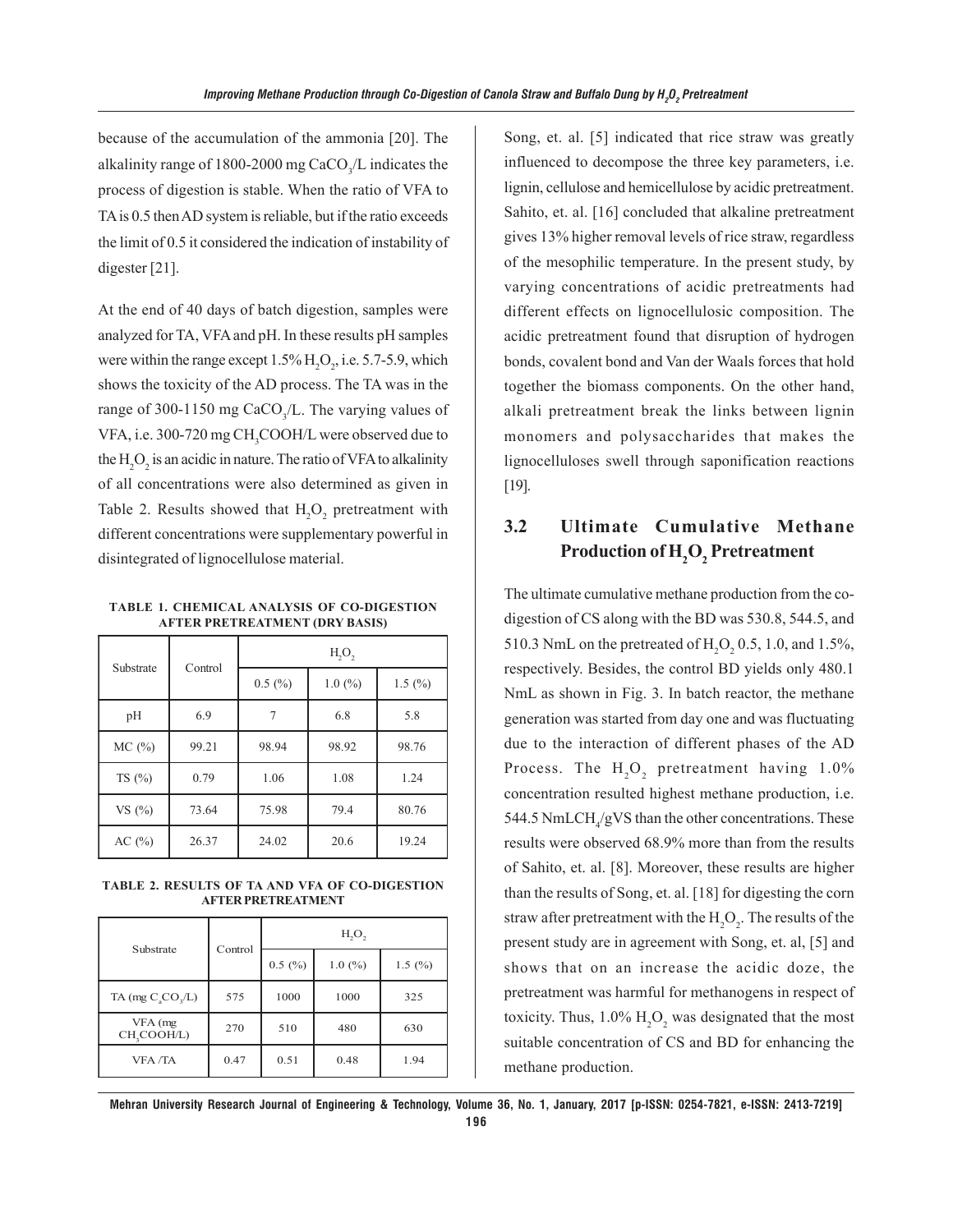Several pretreatment studies are available in the literature, which are related to different kinds of organic materials. Regarding the residues of crops, Song et. al. [19] had used  $H_2O_2$  pretreatment on the corn straw followed by its anaerobic digestion and revels that maximum methane was obtained at 3% pretreatment of  $H_2O_2$ . Moreover, Silverstein et al. [22] reported that cotton stalks pretreated by  ${\rm H_2O}_{_2}$ results highest deligniûcation of cellulose of 49.8%.

The methane flow rates are shown in Fig. 4. As per the results, the methane flow rate considerably decreases after 30 days of digestion. Furthermore, it indicates that  $H_2O_2$ pretreatment effectively improve the biodegradability, and thus the output of methane was improved. The methane yield was analyzed with the help of a Gas Chromatograph (Shimadzu, Model GC-2010) installed with a thermal conductivity detector.



FIG. 3. CUMULATIVE METHANE PRODUCTION OF CS AND BD OF H<sub>2</sub>O<sub>2</sub> PRETREATMENT WITH DIFFERENT CONCENTRATIONS *WHEREAS CBD: CONTROL OF THE BUFFALO DUNG*



FIG. 4. METHANE FLOW RATE OF CS AND BD OF H<sub>2</sub>O<sub>2</sub> PRETREATMENT WITH DIFFERENT CONCENTRATIONS WHEREAS CBD: *CONTROL OF THE BUFFALO DUNG*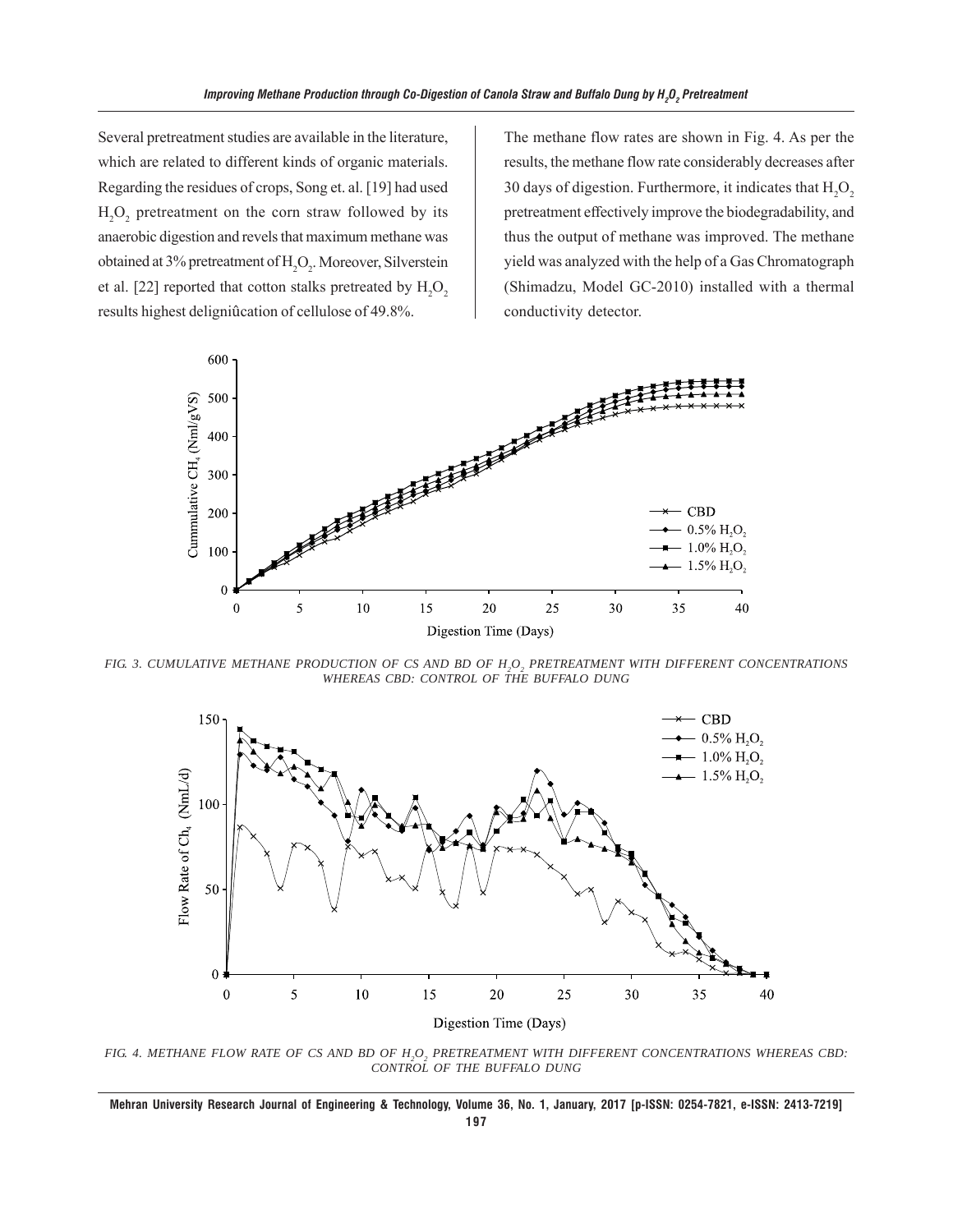In batch reactor, the methane generation was started from the first day and was increased from all three different concentrations of  $H_2O_2$  pretreatment. The fluctuations were observed several times before the end of BMP test. The 0.5% concentration reached its peak value 108 NmL at (day 10) whereas the 120 (day 23), and 101 (day 26) were obtained. A same trend was also observed for the 1.0 and 1.5% concentrations, peak values 104 NmL (day 14), 102 (day 24) and 108 (day 23), respectively. After 30 days of digestion, the methane flow rate considerably decreased, because of feedstock concentration was not as much as the initial concentration. The 1.0% concentrated CS at the beginning stage of AD gives optimal organic acid for the methanogen, which helps the growth of methanogen and resulted in an enhanced methane production [5].

# **3.3 Effect of Different Concentrations on VS Reduction**

Methane yield can be obtained from the conversion of feedstock and mostly determined by reductions in the VS. In the present study, acidic pretreatment 56.67 and 57.53% VS reduction was acquired than the single control samples. This result was in agreement with findings of Song, et. al. [19]. Moreover, the CS obtained a higher VS reduction than the control. The VS reductions in the CS and BD was calculated by using Equation (1).

$$
VS_{\text{red}} = \frac{(1 - VS_{\text{out}})}{VS_{\text{in}}} \times 100
$$
 (1)

In order to compare the eûectiveness of acid pretreatment, the efficiency of a pretreatment is not only based on the production of methane, but also based on the other parameters. The  $\mathrm{H}_{2}\mathrm{O}_{2}$  pretreatment was more

effective and easier to use because of solubilizing in water and a less effort for the adjustment of the pH. It was also cheaper than the other acidic chemicals like  $H_2SO_4$ , HCl, etc.

#### **4. CONCLUSIONS**

In the present study, the concentration of  $H_2O_2$  was optimized for the maximum production of the methane from the co-digestion of CS and BD. CS, which was difficult to biodegrade by AD because of high lignin content, degrades well with the chemical pretreatment. The results yield that co-digestion pretreated with  $1.0\%$   $\mathrm{H}_2\mathrm{O}_2$  generate the highest methane yield of 544.5 NmL  $\text{CH}_4$  g/VS.

In order to improve the efficiency of AD, the effect of alkaline pretreatment at different concentrations may be carried out in future.

#### **ACKNOWLEDGEMENTS**

Authors are thankful to Higher Education Commission, Islamabad, Pakistan, for research funded project named optimization of anaerobic digestion process using codigestion of crop residues and buffalo dung. Authors also grateful to Mehran University of Engineering & Technology, Jamshoro, Sindh, Pakistan, for its support to carry out this research work.

#### **REFERENCES**

- [1] Sahito, A.R., Mahar, R.B., and Brohi, K.M., "Anaerobic Biodegradability and Methane Potential of Crop Residue Co-Digested with Buffalo Dung", Mehran University Research Journal of Engineering & Technology, Volume 32, No. 3, [ISSN 0254-7821], Jamshoro, Pakistan, July, 2013.
- [2] El-Mashad, H.M., and Zang, R., "Biogas Production from Co-Digestion of Dairy Manure and Food Waste", Bioresource Technology, Volume 101, pp. 4021-4028, 2010.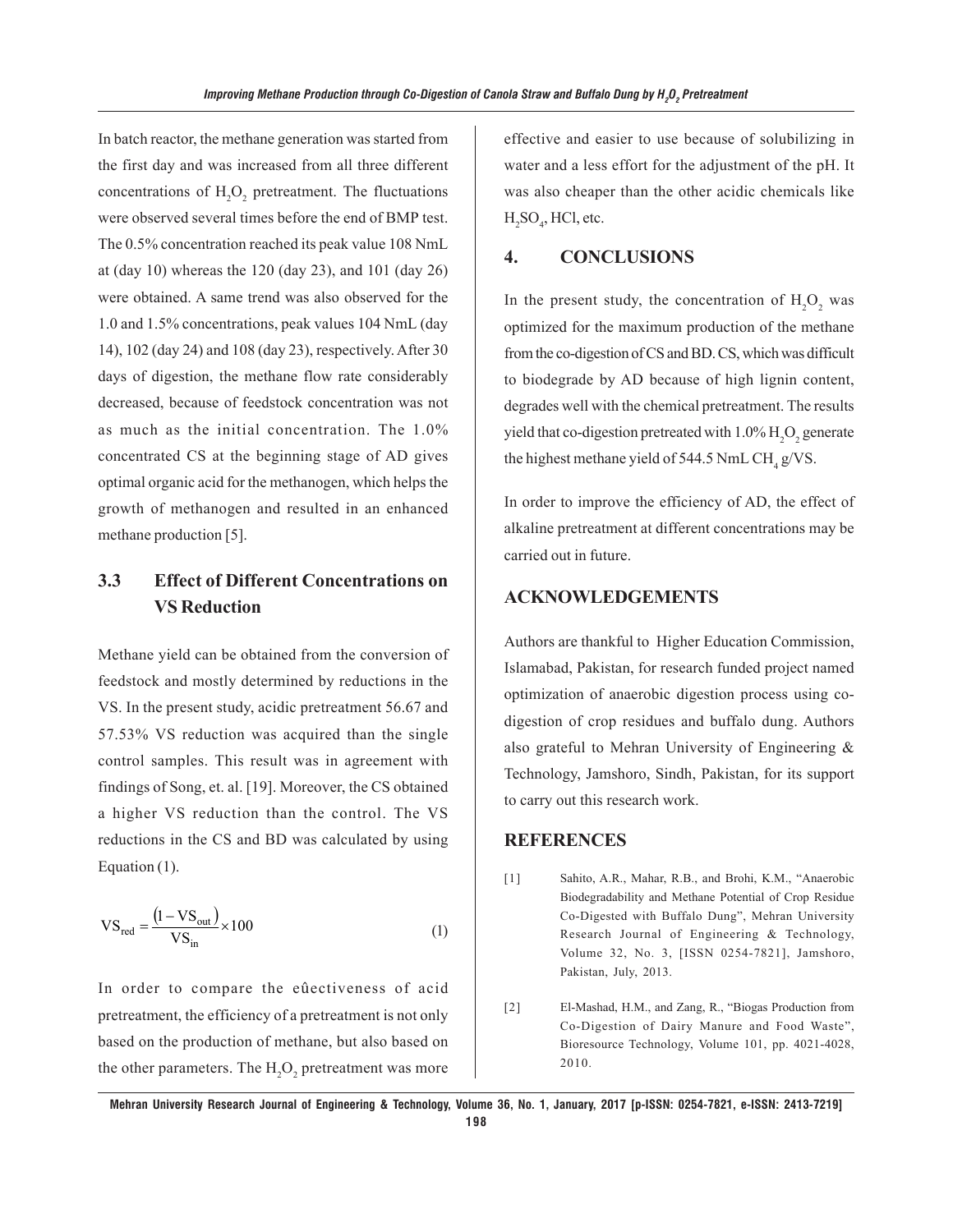- [3] Ilaboya, I.R., Asekhame, F.F., Ezugwu, M.O., Erameh, A.A., and Omofuma, F.E., "Studies on Biogas Generation from Agricultural Waste; Analysis of the Effects of Alkaline on Gas Generation", World Applied Sciences Journal, Volume 9, No. 5, pp. 537-545, 2010.
- [4] Peter, W., "Biogas Production: Current State and Perspectives", Applied Microbiology Biotechnology, Volume 85, pp. 849-860, 2010.
- [5] Song, Z., Yang, G., Guo, Y., and Zhang, T., "Comparison of Two Chemical Pretreatments of Rice Straw for Biogas Production by Anaerobic Digestion", Bio-Resources, Volume 7, No. 3, pp. 3223-3236, 2012.
- [6] Ward, A.J., Hobbs, P.J., Holliman, P., and Jones, D.L., "Optimization of the Anaerobic Digestion of Agricultural Resources", Bio Resource Technology, Volume 99, pp. 7928-7940, 2008.
- [7] Carillo, P., Carotenuto, C., Cristofaro, D.F., Kafantaris, I., Lubritto, C., Minale, M., Morrone, B., Papa, S., and Woodrow, P., "DGGE Analysis of Buffalo Manure Eubacteria for Hydrogen Production: Effect of pH, Temperature and Pretreatments", Mol. Biology Report, Volume 39, pp. 10193-10200, 2012.
- [8] Lucy, F.R.M., and Günther, B., "Pretreatment of Feedstock for Enhanced Biogas Production", Technical Brochure, IEA Bioenergy, [ISBN 978-1-910154-05-2], 2014.
- [9] Sahito, A.R., Mahar, R.B., and Brohi, K.M., "Anaerobic Co-Digestion of Canola Straw and Buffalo Dung: Optimization of Methane Production in Batch Experiments", Mehran University Research Journal of Engineering &Technology, Volume 33, No. 1, [ISSN 0254-7821], Jamshoro, Paksitan, January, 2014.
- [10] Xie, S., Frost, J.P., Lawlor, P.G., Wu, G., Zhan, X., "Effects of thermo-chemical pre-treatment of grass silage on methane production by anaerobic digestion", Bioresource Technology, Volume 102, pp. 8748-8755, 2011.
- [11] Li, L., Chen, C., Zhang, R., He, Y., Wang, W., and Liu, G., "Pretreatment of Corn Stover for Methane Production with the Combination of Potassium Hydroxide and Calcium Hydroxide", Energy & Fuels, Volume 29, No. 9, pp. 5841-5846, 2015.
- [12] Zupancic, G.D., and Garlic, V., "Anaerobic Treatment and Biogas Production from Organic Waste", Management of Organic Waste, pp.1-2, 2012.
- [13] Gerardi, M.H., "The Microbiology of Anaerobic Digesters, Waste Water Microbiology Series Hoboken", John Wiley & Sons, Inc., New Jersey, 2003.
- [14] Manyi-Loh, C.E., Mamphweli, S.N., Meyer, E.L., Okoh, A.I., Makaka, G., and Simon, M., "Microbial Anaerobic Digestion (Bio-Digesters) as an Approach to the Decontamination of Animal Wastes in Pollution Control and the Generation of Renewable Energy", International Journal of Environmental Research and Public Health, Volume 10, pp. 4390-4417, 2013.
- [15] Mahar, R.B., Sahito A.R., and Uqaili, M.A., "Bio-Methanization Potential of Waste Agricultural Biomass in Pakistan: A Case Study", International Journal of Biomass & Renewables, Volume 1, pp. 32-37, 2012.
- [16] Sahito, A.R., and Mahar, R.B., "Enhancing Methane Production From Rice Straw Co-Digested With Buffalo Dung by Optimizing Effect of Substrate Ratio Alkaline Doze and Particle Size", The Journal of Animal and Plant Sciences, Volume 24, No. 4, pp. 1076-1084, [ISSN: 1018-7081], 2014.
- [17] Abubakar, I.B.S.U., and Ismail, N., "Anaerobic Digestion of Cow and Dung for Biogas Production", Journal of Engineering & Applied Sciences, Volume 7, No. 2, pp. 196-172, 2012.
- [18] Zhao, Q., Leonhardt, E., MacConnell, C., Frear, C., and Chen, S., "Purification Technologies for Biogas Generated by Anaerobic Digestion", CSANR Research Report-001, 2010.